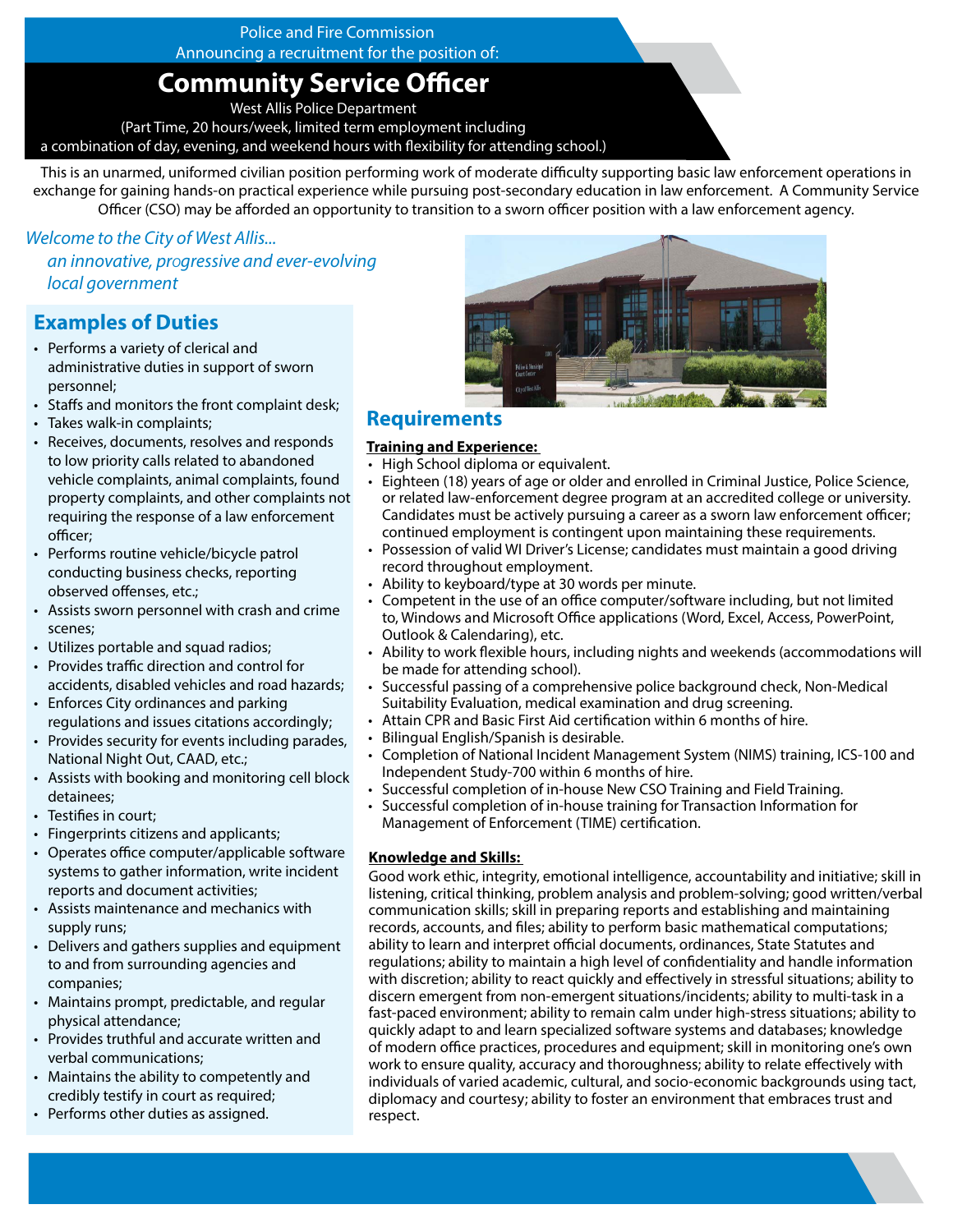### **Physical Demands:**

The work requires a superior level of physical conditioning, endurance and agility as follows (refer to Activity Frequencies chart): ability to continuously wear heavy equipment up to approximately 10 lbs. (duty belt, bullet-resistant vest, portable radio, flashlight, pepper spray, etc.); ability to frequently lift objects up to and including 65 lbs.; continuous repetitive motion/ movements including, but not limited to, pulling, pushing, pulling hand-over-hand, running, standing, walking, jumping, climbing, stooping, kneeling, bending, crawling, squatting, reaching, and twisting; continuous sitting and exiting/ entering a police vehicle; continuous operation of a bicycle; continuous high level of mental and visual alertness; high level of hearing acuity; ability to recognize and identify degrees of similarities or differences between characteristics of colors, forms, sounds, and textures associated with job-related objects, materials and tasks; sufficient physical stamina to permit a full day of continuous motor vehicle operation under varying traffic conditions; ability to endure extended working hours; ability to withstand exposure to variable and unfavorable weather and working conditions including, but not limited to, temperature variations and extremes, odors, toxic agents, bodily fluids, communicable diseases, noise, vibrations, electrical current, vehicular traffic and/or dust; ability to continuously focus for long periods of time on projects or while working on computers.

| <b>AULIVILY LI LEUUCITULES</b> |                        |  |  |  |
|--------------------------------|------------------------|--|--|--|
| Continuous                     | 67 - 100% of workday   |  |  |  |
| Frequent                       | $34 - 66\%$ of workday |  |  |  |
| Occasionally                   | 1 - 33% of workday     |  |  |  |

Activity Frequencies

This description has been prepared to assist in defining job responsibilities, physical demands, and skills needed. It is not intended as a complete list of job duties, responsibilities, and/or essential functions. This description is not intended to limit or modify the right of any supervisor to assign, direct, and control the work of employees under supervision. The City retains and reserves any or all rights to change, modify, amend, add to or delete from, any section of this document as it deems, in its judgment, to be proper.

# **Salary and Benefits**

#### **Salary:**

The hourly rate range is \$11.76 to \$14.71 dependent upon qualifications and experience.

West Allis Resident Incentive Pay: An employee who resides within the City of West Allis shall be granted an additional 2% on top of the established pay for their position.

### **Benefits:**

This is a Non-Benefited Position.

## **Examination Data**

The first step in the selection process will be a review and evaluation of application materials to identify those candidates who appear to be qualified in terms of training and experience as these relate to the duties and requirements of the position. It is necessary that applicants provide clear and specific information when completing the application materials. The examination will consist of a keyboarding test (PASS/ FAIL) at 30 wpm and an oral interview.

## **Post-Offer Drug Test**

Persons offered employment must pass a post-offer drug test as a condition of employment. The City of West Allis is an at-will employer. Employment may be terminated at any time for any reason.

# **How To Apply**

Application forms are available online at **www.westalliswi.gov/careers**, or at the West Allis Police Department, 11301 W. Lincoln Avenue, West Allis, Wisconsin, 53227. Completed applications are to be submitted/returned to the attention of Deputy Chief Chris Botsch, Police Department. This is a continuous recruitment.

Please note: A job interest card may not be substituted for the application form. Visit our website at **www.westalliswi.gov** for further information on the City of West Allis.



The City of West Allis is an Equal Opportunity/Affirmative Action Employer and does not discriminate against individuals on the basis of race, color, religion, age, marital or veterans' status, sex, national origin, disability, or any other legally protected status in the admission or access to, or treatment or employment in, its services, programs or activities.

Upon reasonable notice the City will furnish appropriate auxiliary aids and services when necessary to afford individuals with disabilities an equal opportunity to participate in and to enjoy the benefits of a service, program or activity provided by the City.

It is the policy of the City of West Allis to provide language access services to populations of persons with Limited English Proficiency (LEP) who are eligible to be served or likely to be directly affected by our programs. Such services will be focused on providing meaningful access to our programs, services and/or benefits.

19-17 (R); 5-19-2017

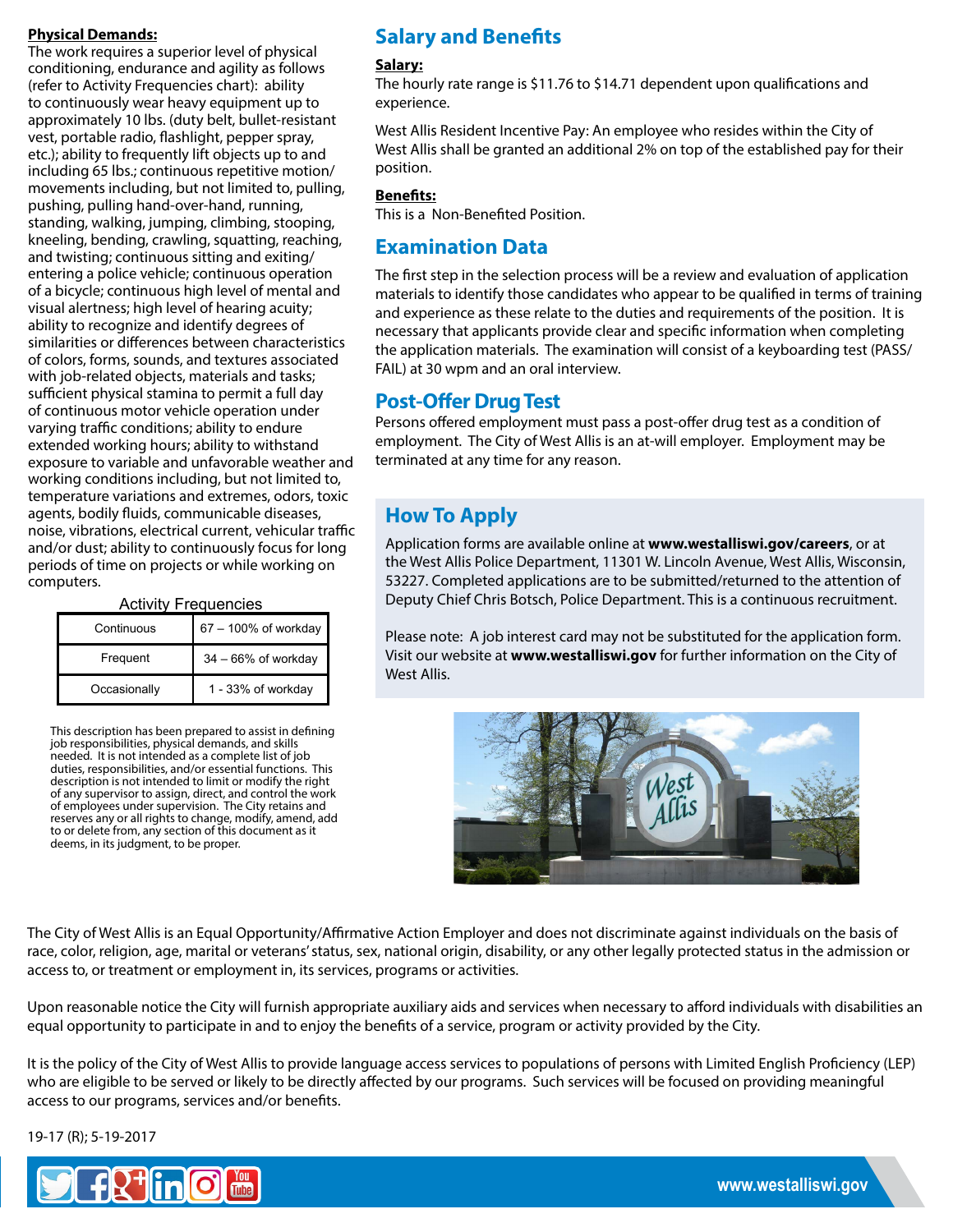## **APPLICATION FOR EMPLOYMENT**

**Police & Fire Commission**  11301 West Lincoln Avenue West Allis, Wisconsin 53227

This information is for official use only and will not be released to unauthorized persons nor will it be used to discriminate against any applicant.

NOTICE: Application must be typewritten or clearly printed in ink. All questions must be answered, if applicable. If not, indicate N/A (not applicable). Applications, which are incomplete or illegible, will not be considered. If space provided is insufficient for complete answers or you wish to furnish additional information, attach sheets of the same size as this application and number answers to correspond with questions. Any deliberate falsification on this form will result in disqualification of your application or if discovered after employment may be grounds for discharge. Convictions of any offense will not necessarily preclude employment of an applicant unless circumstances substantially relate to the requirements of the position for which you are applying.

#### AN EQUAL OPPORTUNITY EMPLOYER

|                                                                                                                                                                                                                |       | <b>Community Service Officer</b> |        |          |         |       |
|----------------------------------------------------------------------------------------------------------------------------------------------------------------------------------------------------------------|-------|----------------------------------|--------|----------|---------|-------|
| $\text{NAME} \qquad \qquad \text{(LAST)} \qquad \qquad \text{(FIRST)}$                                                                                                                                         |       |                                  |        | (MIDDLE) |         |       |
|                                                                                                                                                                                                                |       |                                  |        |          |         |       |
|                                                                                                                                                                                                                |       |                                  |        |          |         |       |
| ADDRESS (NO.) (STREET) (CITY)                                                                                                                                                                                  |       |                                  |        |          | (STATE) | (ZIP) |
| LAST FORMER ADDRESS                                                                                                                                                                                            | (NO.) |                                  |        |          |         |       |
|                                                                                                                                                                                                                |       | (STREET)                         |        | (CITY)   | (STATE) | (ZIP) |
|                                                                                                                                                                                                                |       |                                  |        |          |         |       |
| Complete address to which you wish mail sent if different from above:                                                                                                                                          |       |                                  |        |          |         |       |
| ADDRESS (NO.)                                                                                                                                                                                                  |       | (STREET)                         | (CITY) | (STATE)  | (ZIP)   |       |
| PHONE (HOME/CELL) (BUSINESS)                                                                                                                                                                                   |       |                                  |        |          |         |       |
|                                                                                                                                                                                                                |       |                                  |        |          |         |       |
| Are you at least 18 years old? $\Box$ Yes $\Box$ No                                                                                                                                                            |       |                                  |        |          |         |       |
| Have you attained your high school diploma or GED equivalent? $\Box$ Yes $\Box$ No                                                                                                                             |       |                                  |        |          |         |       |
| Are you currently enrolled at a college or university and pursuing a law enforcement-related degree? $\Box$ Yes $\Box$ No<br>If yes, list program, major or field of study:___________________________________ |       |                                  |        |          |         |       |
| Are you actively pursuing a career as a sworn law enforcement officer? $\Box$ Yes $\Box$ No                                                                                                                    |       |                                  |        |          |         |       |
| Are you able to work a minimum of 20 hours/week during the school year? $\Box$ Yes $\Box$ No                                                                                                                   |       |                                  |        |          |         |       |
| Are you able to work more than 20 hours/week during extended school breaks (e.g. spring and summer break)? □Yes □No                                                                                            |       |                                  |        |          |         |       |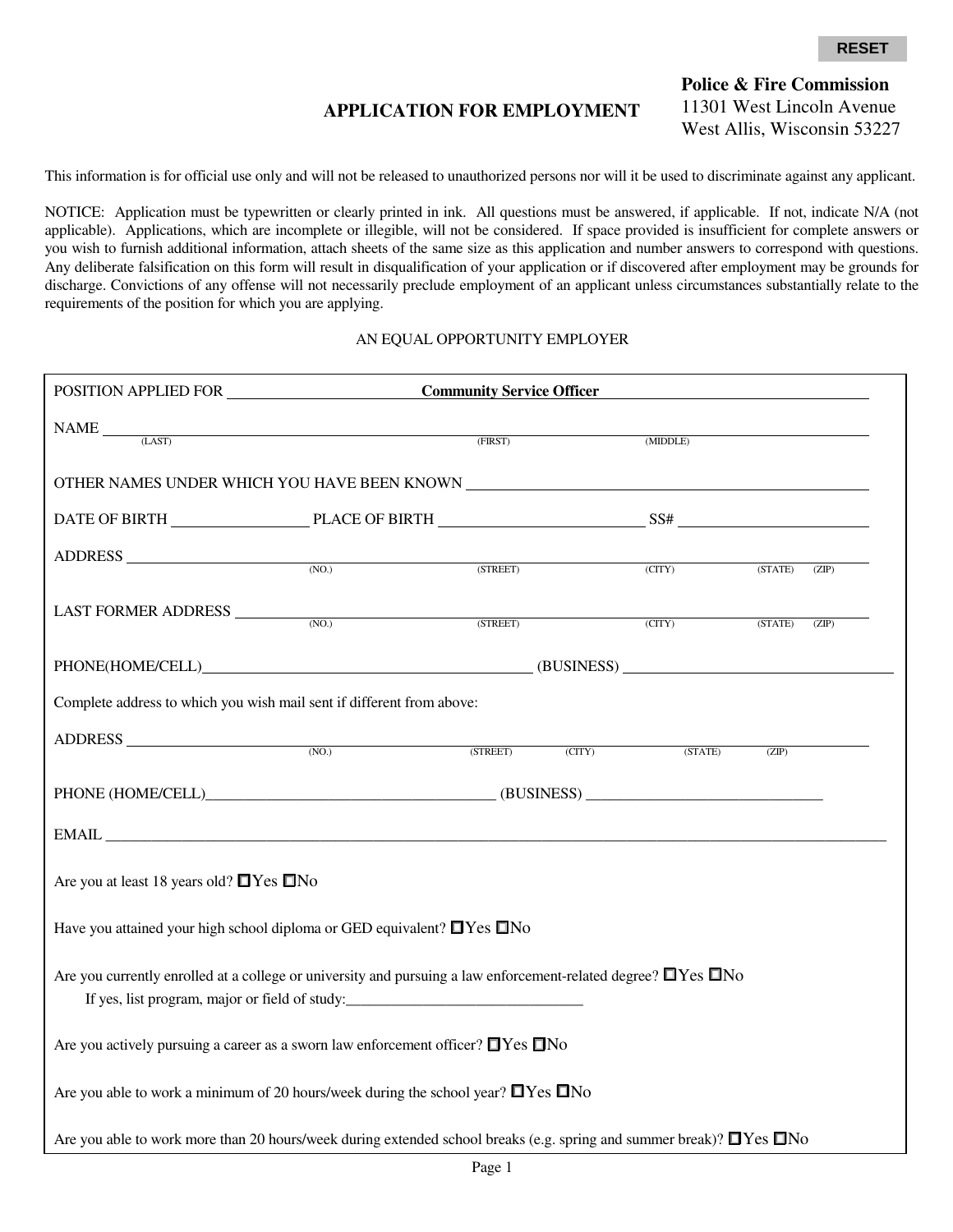| Do you currently possess a valid, unrestricted Wisconsin Driver License? (Restrictions as to<br>1.<br>physical reasons only, will not disqualify a person for issuance of an application, but may be a<br>basis for rejection in the medical examination.)<br>Expiration date experiments and the second second second second second second second second second second second second second second second second second second second second second second second second second second seco | $\Box$ Yes    | $\square$ No |
|----------------------------------------------------------------------------------------------------------------------------------------------------------------------------------------------------------------------------------------------------------------------------------------------------------------------------------------------------------------------------------------------------------------------------------------------------------------------------------------------|---------------|--------------|
| 2.<br>Provide the following postsecondary school information:<br>A. Name of college or university you are currently attending:<br>D. Current cumulative Grade Point Average (as shown on transcript)                                                                                                                                                                                                                                                                                         |               |              |
| Provide the following high school information:<br>3.<br>A. Name of school(s) $\qquad \qquad$                                                                                                                                                                                                                                                                                                                                                                                                 |               |              |
| Have you ever been dismissed or suspended from a school because of disciplinary action?<br>4.                                                                                                                                                                                                                                                                                                                                                                                                | $\Box$ Yes    | $\square$ No |
| Details:                                                                                                                                                                                                                                                                                                                                                                                                                                                                                     |               |              |
|                                                                                                                                                                                                                                                                                                                                                                                                                                                                                              |               |              |
| Final Disposition (list additional on separate sheet if needed):                                                                                                                                                                                                                                                                                                                                                                                                                             |               |              |
|                                                                                                                                                                                                                                                                                                                                                                                                                                                                                              |               |              |
|                                                                                                                                                                                                                                                                                                                                                                                                                                                                                              |               |              |
| Are you currently enrolled in a State of Wisconsin Law Enforcement Recruit Academy?<br>5.                                                                                                                                                                                                                                                                                                                                                                                                    | $\square$ Yes | $\square$ No |
| Anticipated graduation date<br>Are you currently employed either in a full time or part time capacity?<br>6.                                                                                                                                                                                                                                                                                                                                                                                 | $\Box$ Yes    | $\square$ No |
| Hours per week<br>Job Title<br>May we obtain references from the employer(s) named above?<br>$\Box$ Yes<br>$\Box$ No If no, explain exceptions                                                                                                                                                                                                                                                                                                                                               |               |              |
| Have you ever been employed by the City of West Allis?<br>7.<br>Job Title                                                                                                                                                                                                                                                                                                                                                                                                                    | $\Box$ Yes    | $\square$ No |
| Have you ever served in the armed forces, National Guard or military reserves?<br>8.<br>Serial #                                                                                                                                                                                                                                                                                                                                                                                             | $\Box$ Yes    | $\square$ No |
| 9. Are you a member of a reserve unit?<br><b>Status</b>                                                                                                                                                                                                                                                                                                                                                                                                                                      | $\Box$ Yes    | $\square$ No |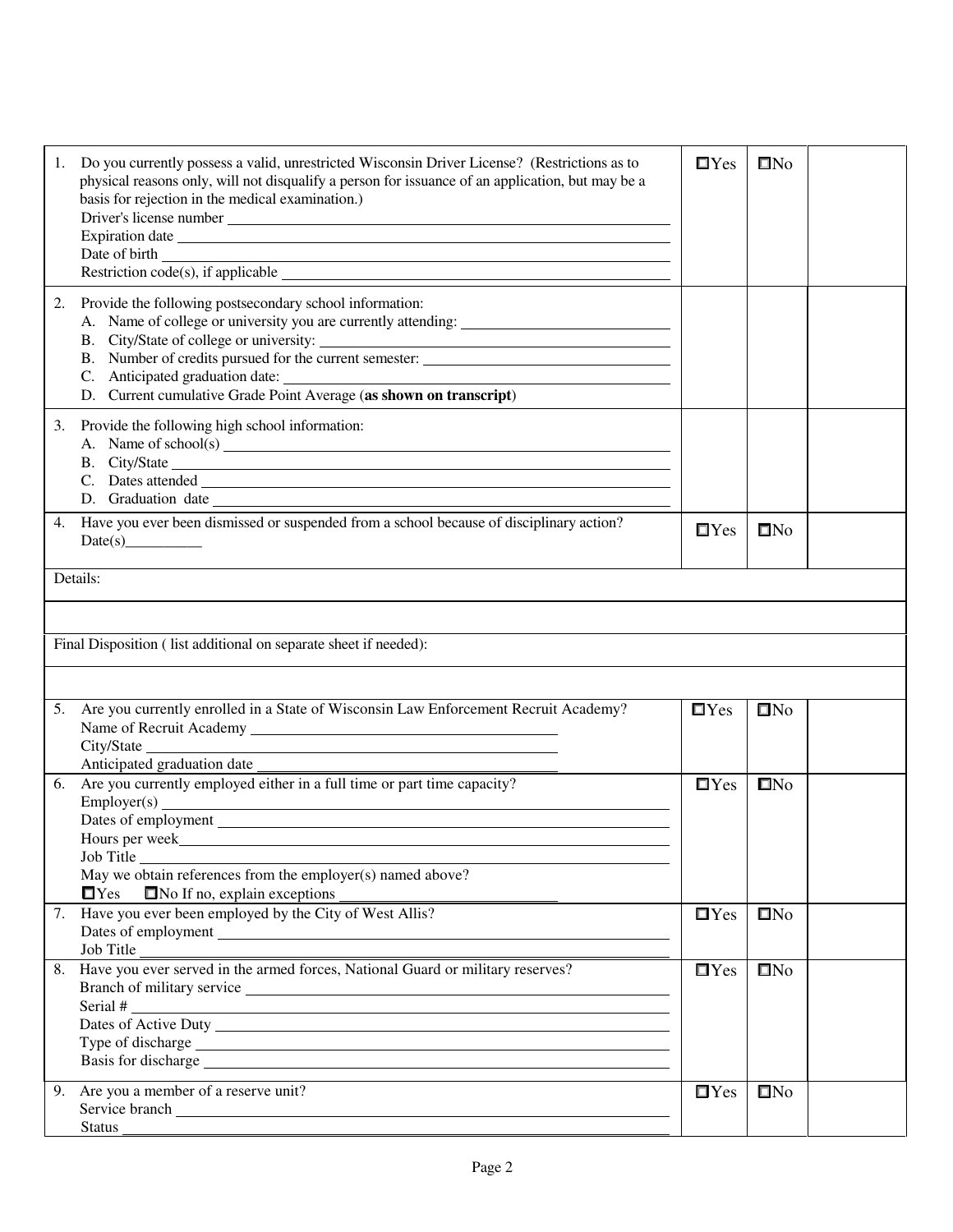|                          | 10. Were you ever court-martialed, tried, or charged, or were you the subject of a summary court,<br>deck court, captain's mast, company punishment, or any other disciplinary action? If yes, how<br>many times? Give details of charges, agency concerned, dates and dispositions | $\Box$ Yes                                                                                                                                                                                                                                                                                           | $\square$ No  |              |  |  |  |  |
|--------------------------|-------------------------------------------------------------------------------------------------------------------------------------------------------------------------------------------------------------------------------------------------------------------------------------|------------------------------------------------------------------------------------------------------------------------------------------------------------------------------------------------------------------------------------------------------------------------------------------------------|---------------|--------------|--|--|--|--|
| Date                     |                                                                                                                                                                                                                                                                                     |                                                                                                                                                                                                                                                                                                      |               |              |  |  |  |  |
| Details                  |                                                                                                                                                                                                                                                                                     | <b>Final Disposition</b>                                                                                                                                                                                                                                                                             |               |              |  |  |  |  |
|                          |                                                                                                                                                                                                                                                                                     | 11. Do you have any pending civil cases that may adversely affect job responsibility?                                                                                                                                                                                                                | $\Box$ Yes    | $\square$ No |  |  |  |  |
| Date                     | County/State                                                                                                                                                                                                                                                                        |                                                                                                                                                                                                                                                                                                      | Case #        |              |  |  |  |  |
| Details                  |                                                                                                                                                                                                                                                                                     | Final disposition                                                                                                                                                                                                                                                                                    |               |              |  |  |  |  |
|                          |                                                                                                                                                                                                                                                                                     | 12. Have you ever tried, used or experimented in any way with any illegal controlled substance<br>(i.e. Marijuana, Hashish, LSD, Cocaine, Crack, Methamphetamine, Heroin, K2/Spice, etc.)?                                                                                                           | $\Box$ Yes    | $\Box$ No    |  |  |  |  |
| If YES, provide details: |                                                                                                                                                                                                                                                                                     |                                                                                                                                                                                                                                                                                                      |               |              |  |  |  |  |
| salts, etc.)?            |                                                                                                                                                                                                                                                                                     | 13. Have you ever tried, used (excluding legally prescribed medications used as directed by a<br>physician) or experimented in any way with any legal controlled and/or non-controlled substance<br>(i.e. Oxycontin, Codeine, Morphine, Methadone, glue sniffing, paint huffing, nitrous oxide, bath | $\square$ Yes | $\square$ No |  |  |  |  |
| If YES, provide details: |                                                                                                                                                                                                                                                                                     |                                                                                                                                                                                                                                                                                                      |               |              |  |  |  |  |
|                          | 14. Do you have a felony conviction record?                                                                                                                                                                                                                                         |                                                                                                                                                                                                                                                                                                      | $\Box$ Yes    | $\square$ No |  |  |  |  |
| Date                     | Charge                                                                                                                                                                                                                                                                              | <b>Arresting Agency</b>                                                                                                                                                                                                                                                                              | City/State    |              |  |  |  |  |
| Details                  |                                                                                                                                                                                                                                                                                     | Final disposition                                                                                                                                                                                                                                                                                    |               |              |  |  |  |  |
|                          |                                                                                                                                                                                                                                                                                     | 15. Do you have a state misdemeanor conviction record for crimes involving moral turpitude?<br>(see list below)                                                                                                                                                                                      | $\Box$ Yes    | $\square$ No |  |  |  |  |
| Date                     | City/State<br>Charge<br><b>Arresting Agency</b>                                                                                                                                                                                                                                     |                                                                                                                                                                                                                                                                                                      |               |              |  |  |  |  |
| Details                  | Final disposition                                                                                                                                                                                                                                                                   |                                                                                                                                                                                                                                                                                                      |               |              |  |  |  |  |
|                          | traffic ordinance violation (excluding parking)?                                                                                                                                                                                                                                    | 16. Have you ever been arrested for any felony, misdemeanor involving moral turpitude or non-                                                                                                                                                                                                        | $\Box$ Yes    | $\square$ No |  |  |  |  |
| Charge<br>Date           |                                                                                                                                                                                                                                                                                     |                                                                                                                                                                                                                                                                                                      |               | City/State   |  |  |  |  |
| Details                  | <b>Final Disposition</b>                                                                                                                                                                                                                                                            |                                                                                                                                                                                                                                                                                                      |               |              |  |  |  |  |
|                          |                                                                                                                                                                                                                                                                                     |                                                                                                                                                                                                                                                                                                      |               |              |  |  |  |  |

## MISDEMEANORS INVOLVING "MORAL TURPITUDE"

| 946.74       | Aiding inmate to escape from mental<br>institution | 948.10       | Exposing genitals or pubic area to child for purposes of<br>sexual arousal or sexual gratification | 944.21       | Obscene performance or writing, picture, sound<br>recording or film |
|--------------|----------------------------------------------------|--------------|----------------------------------------------------------------------------------------------------|--------------|---------------------------------------------------------------------|
| 943.37       | Alteration of property identification marks        | 948.22(3)    | Failure to support                                                                                 | 944.33       | Pandering                                                           |
| 946.49(1)(a) | Bail jumping                                       | 946.32(2)    | <b>False Swearing</b>                                                                              | 948.61(2)(a) | Possession of a dangerous weapon on school premises                 |
| 940.19(1)    | <b>Battery</b>                                     | 941.13       | False fire alarm                                                                                   | 944.30       | Prostitution                                                        |
| 941.23       | Carrying a concealed weapon                        | 946.41(2)(a) | False report to law enforcement                                                                    | 49.12        | Public assistance fraud                                             |
| 947.06(3)    | Cause or participate in an unlawful assembly       | 946.32(2)    | False oath before a notary                                                                         | 946.40       | Refusing to aid officer                                             |
| 946.67       | Compounding crime                                  | 946.69       | Falsely assuming to act as public officer or employee                                              | 946.41       | Resisting an officer                                                |
| 948.40       | Contribute to the delinquency of a child           | 946.70       | Falsely impersonating an officer                                                                   | 943.50       | Retail Theft                                                        |
| 161.41       | Controlled substance violations                    | 346.04(3)    | Fleeing or attempting to elude an officer                                                          | 948.09       | Sexual intercourse with a child age 16 or older                     |
| 943.14       | Criminal trespass to dwelling                      | 948.60       | Furnishing weapons/firearms to minors                                                              | 940.32       | Stalking                                                            |
| 947.01       | <b>Disorderly Conduct</b>                          | 944.20(2)    | Indecent exposure                                                                                  | 943.46       | Theft of cable services                                             |
| 946.68       | Distribution of fictitious court documents         | 951.08       | Instigating fights between animals                                                                 | 943.20(3)(a) | Theft \$500,00 or less                                              |
| 968.075      | Domestic Abuse                                     | 940.42       | Intimidation of witnesses                                                                          | 943.13       | Trespass to land                                                    |
| 940.34       | Duty to aid victim or report crime                 | 943.24       | Issue of worthless check under \$500.00                                                            |              |                                                                     |
| 946.46       | Encouraging violation of probation or parole       | 944.20       | Lewd and lascivious behavior                                                                       |              |                                                                     |
| 943.11       | Entry into locked vehicle                          | 948.21       | Neglecting a child                                                                                 |              |                                                                     |
| 943.125      | Entry into locked coin box                         | 941.10       | Negligent handling of burning material                                                             |              |                                                                     |
| 948.11(2)(b) | Exposing a child to harmful material               | 946.45       | Negligently allowing escape of prison inmate                                                       |              |                                                                     |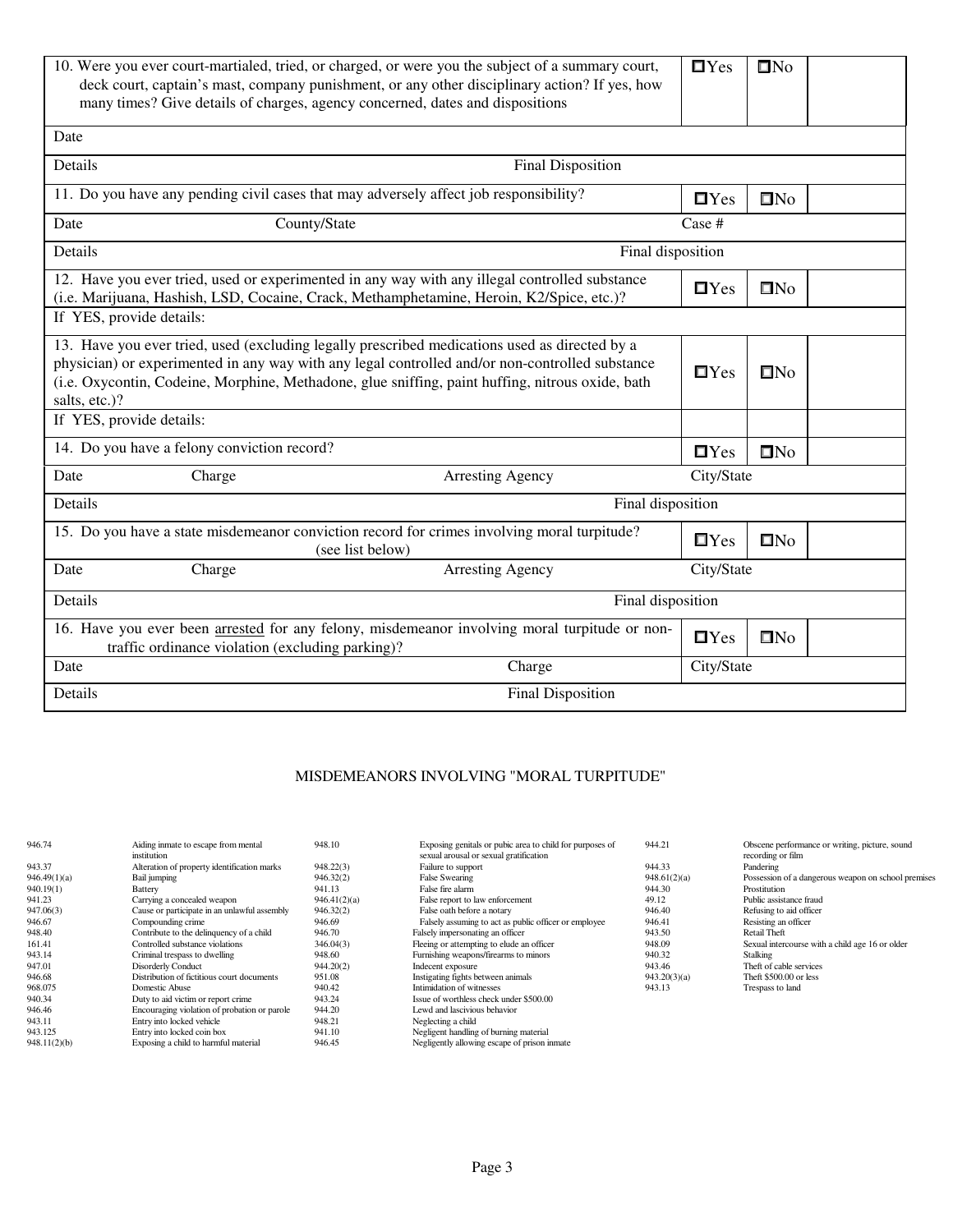| Do you have any convictions for Operating While Intoxicated, Operating After Revocation,<br>17.<br>Operating While Suspended, Operating Without a License, and/or Attempting to Elude an Officer? | $\Box$ Yes                        | $\square$ No                                                                                            |            |              |
|---------------------------------------------------------------------------------------------------------------------------------------------------------------------------------------------------|-----------------------------------|---------------------------------------------------------------------------------------------------------|------------|--------------|
| Date                                                                                                                                                                                              | Charge<br><b>Arresting Agency</b> |                                                                                                         | City/State |              |
| Details                                                                                                                                                                                           |                                   |                                                                                                         |            |              |
| Final disposition                                                                                                                                                                                 |                                   |                                                                                                         |            |              |
|                                                                                                                                                                                                   |                                   |                                                                                                         |            |              |
| in $#17$ ?                                                                                                                                                                                        |                                   | 18. Have you ever been convicted of any traffic violation, excluding parking and any convictions listed | $\Box$ Yes | $\square$ No |
| Date                                                                                                                                                                                              | Charge                            | <b>Arresting Agency</b>                                                                                 | City/State |              |
| Details                                                                                                                                                                                           |                                   |                                                                                                         |            |              |
| Final disposition                                                                                                                                                                                 |                                   |                                                                                                         |            |              |
|                                                                                                                                                                                                   |                                   |                                                                                                         |            |              |

# **Provide three social acquaintances:**

| Name            | # of years Acquainted               | Occupation |
|-----------------|-------------------------------------|------------|
|                 |                                     |            |
|                 |                                     |            |
|                 |                                     |            |
| Name            | # of years Acquainted               | Occupation |
|                 |                                     |            |
| City/State/Zip: |                                     |            |
|                 |                                     |            |
| Name            | # of years Acquainted<br>Occupation |            |
| Home address:   |                                     |            |
| City/State/Zip: |                                     |            |
|                 |                                     |            |

# **Provide three references (not relatives or present employer)**

| Name            | # of years Acquainted | Occupation |
|-----------------|-----------------------|------------|
|                 |                       |            |
| Name            | # of years Acquainted | Occupation |
| City/State/Zip: |                       |            |
| Name            | # of years Acquainted | Occupation |
| City/State/Zip: | Telephone #:          |            |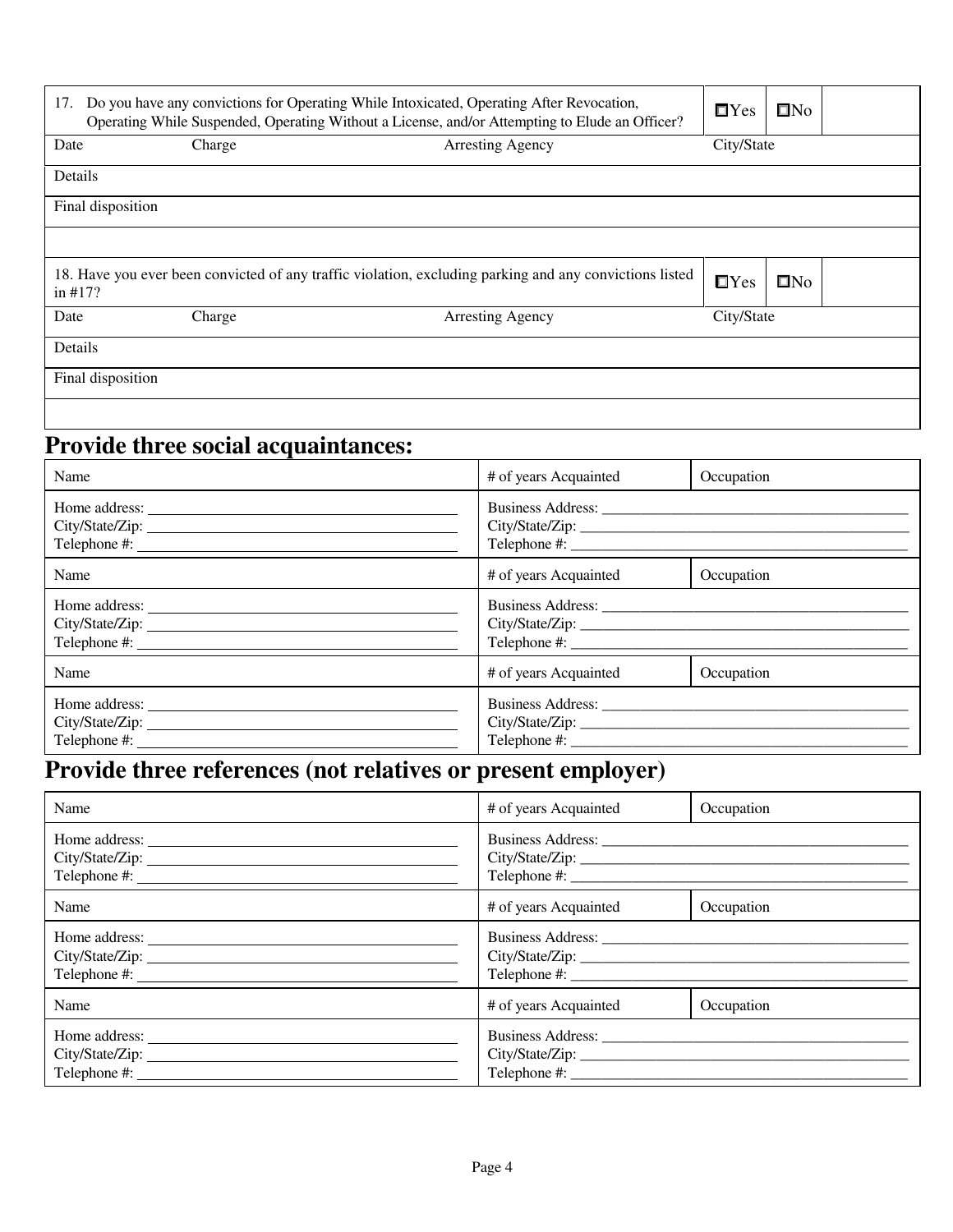### **WORK HISTORY/VOLUNTEER EXPERIENCE**

Give a complete record of any employment, self-employment, volunteer experience, unemployment, or military service you have had in the past ten years. You may include positions beyond the ten-year period if they are related to the position for which you are applying. Start at the top with your present or most recent job. Indicate any change in job title under the same employer as a separate position. **ALTHOUGH RESUMES ARE WELCOME, THEY MAY NOT BE SUBSTITUTED FOR THE INFORMATION REQUESTED BELOW.** 

| Employer name and address (if unemployed<br>indicate dates)              | <b>Employment dates</b>                   |                                                     |                                               | Salary |                                                  |
|--------------------------------------------------------------------------|-------------------------------------------|-----------------------------------------------------|-----------------------------------------------|--------|--------------------------------------------------|
|                                                                          | Begin                                     | End                                                 | Begin                                         | End    | per<br>week                                      |
|                                                                          |                                           | Is this business still active? $\Box$ Yes $\Box$ No |                                               |        |                                                  |
| Supervisor name and telephone (Where they<br>can be currently contacted) |                                           | Position held, duties, reason for leaving           |                                               |        | May we<br>contact?<br>$\Box$ Yes<br>$\Box$ No    |
| Employer name and address (if unemployed<br>indicate dates)              |                                           | <b>Employment</b> dates                             |                                               | Salary | Hours<br>per                                     |
|                                                                          | Begin                                     | End                                                 | Begin                                         | End    | week                                             |
|                                                                          |                                           | Is this business still active? $\Box$ Yes $\Box$ No |                                               |        |                                                  |
| Supervisor name and telephone (Where they<br>can be currently contacted) |                                           | Position held, duties, reason for leaving           |                                               |        | May we<br>contact?<br>$\Box$ Yes<br>$\square$ No |
| Employer name and address (if unemployed<br>indicate dates)              |                                           | <b>Employment</b> dates                             |                                               | Salary | Hours<br>per                                     |
|                                                                          | Begin                                     | End                                                 | Begin                                         | End    | week                                             |
|                                                                          |                                           | Is this business still active? $\Box$ Yes $\Box$ No |                                               |        |                                                  |
| Supervisor name and telephone (Where they<br>can be currently contacted) | Position held, duties, reason for leaving |                                                     | May we<br>contact?<br>$\Box$ Yes<br>$\Box$ No |        |                                                  |

□Yes □No Were you ever subjected to disciplinary action, including dismissal, in connection with any employment?

If yes, give details:  $\Box$ 

### **CERTIFICATION AND AGREEMENT**

I certify that answers given by me to the foregoing questions and statements are true and complete to the best of my knowledge. I understand and agree that any misstatements or omissions herein subject me to disqualification or dismissal.

I authorize the City of West Allis to make such investigations and inquiries of my employment, character, qualifications, and medical history as may be necessary in arriving at an employment decision. I hereby release all employers, companies, schools, or persons from all liability in responding to such inquiries made in connection with my application.

I further understand that in the event of employment by the City, my classification as a permanent employee depends upon my successfully performing work assigned me during a probationary period, where applicable.

Signature of Applicant Date Signed